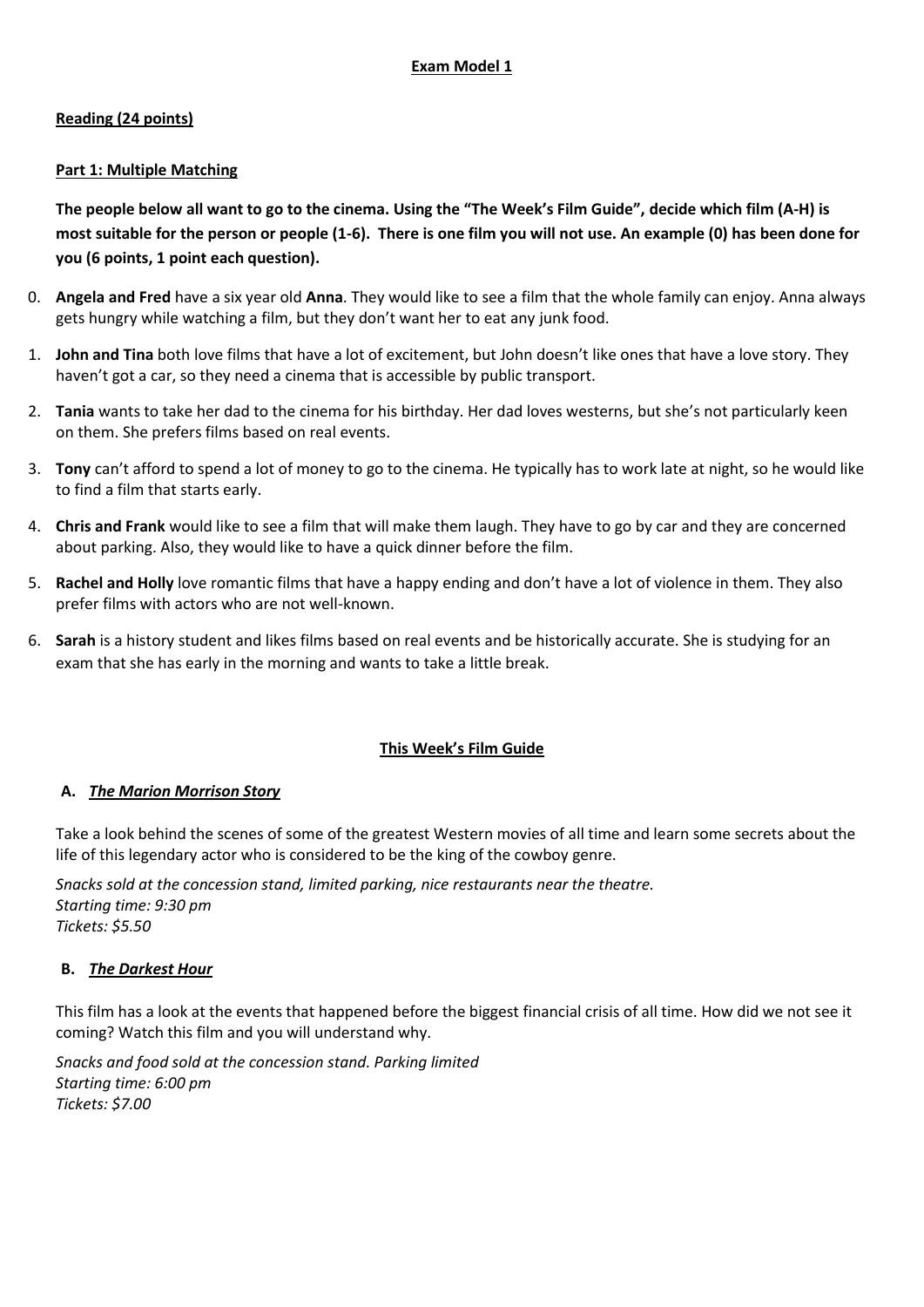# **C.** *Hope is not Lost*

There are lots of thrills and amazing scenery in this action packed film, in which a man tries to reunite a brother and sister with their parents after a tsunami destroys their island.

*Snacks sold at the concession stand, theatre is located next to the Highland metro stop and has limited parking. Starting time 10:30 pm*

*Tickets: \$8.50*

## **D.** *Our Time with Kirby*

Several recognizable names star in this film about the inseparable relationship between a family and their lovable, but at times destructive dog. This film is filled with laughs and tears which will have people of all ages falling in love with the whole family.

*A wide variety of health snacks are sold at the concession stand. Starting time 8:45 pm Tickets: \$10.50*

## **E.** *Bruce Jensen Film Festival*

Come to the all-day film festival featuring the best films the legendary film star has ever made. This 24-hour film marathon will be held in the Town Hall auditorium and is open to the public. Come for just one film or stay for them all, just bring a pillow and blanket if you do.

*Snacks and food sold at the concession stand. Tickets: \$2.00 donation requested*

## **F.** *The Big Cheese*

This new comedy by the well-known director Steven Lemlin is about two Wyoming cheese makers trying to find fortune with their new brand of cheese that everyone literally goes crazy for.

*Snacks sold at the concession stand. Food and drinks available at the Cinema Café. \$10 parking available. Starting time: 10:25 pm Tickets: \$9.50* 

# **G.** *Mr. and Mrs. Jones*

This action filled film is about a husband and wife who are spies for two different crime organizations. The two go from hating each other through most of the film to finding romance again by the end.

*Snacks sold at the concession stand, the cinema is close to the B5 bus line. Starting time 9:45 pm Tickets: \$10.50*

#### **H.** *Never Say Never*

There are plenty of new faces in this film, which follows the story of two college sweethearts that manage to survive a terrible car accident. Be sure to bring your handkerchief.

*Popcorn, candy and soda sold at the concession stand. Starting time: 9:30 pm Tickets: \$10.00* 

| $\mathbf{I}$ | $1 \mid 2 \mid$ | $\overline{\mathbf{3}}$ | $4 \mid 5 \mid$ | <b>b</b> |
|--------------|-----------------|-------------------------|-----------------|----------|
|              |                 |                         |                 |          |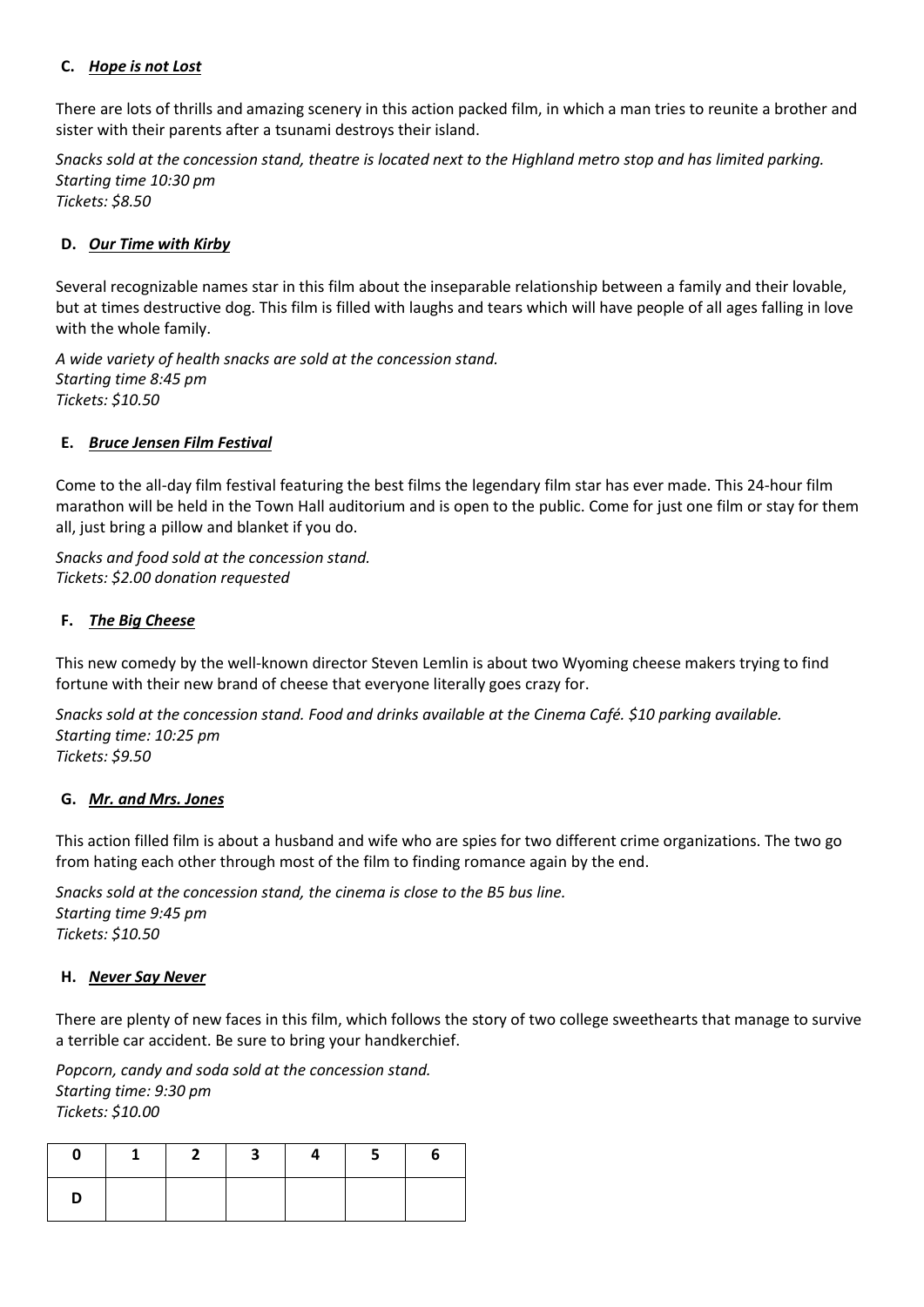#### **Part 2: True, False, Doesn't Say**

**Read the article about "Cyberbullying". For each question 1-9, choose the best answer according to the text (A, B or C). Write your answers in the boxes after the questions. There is an example (0) given at the beginning. (9 points, 1 point each question).**

## **Cyberbullying**

When Denise Edwards (not her real name) saw a text on her 11-year-old son's phone that said, "I'm going to kill you tomorrow" from an unrecognized number, her heart stopped. She asked her son about it and was shocked to hear an older boy on his bus had been sending these types of texts for about two months.

Experts estimate that teens are at least four times more likely to say something hurtful or demeaning to another child when using a phone or computer since their victim cannot see them.

Tim Woda, a digital safety expert, explains: "Cyberbullies are often not the biggest kids on the playground or the meanest girls at school. If you want to protect against cyberbullying, parents need to be aware of what their kids are doing online and be willing to act quickly when they see a problem."

Here are a few tips for parents to prevent cyberbullying:

- 1. Talk about it: The best defense is a good offense. Ask your child how they would respond if someone were mean to them online. What should they do? Is it okay to forward a text message making fun of someone?
- 2. Spot it: Cyberbullying can cause kids to avoid using their phone or computer, or appear stressed when receiving an e-mail or text. They may act reluctant to attend social or school events or avoid conversations about school or friends. In extreme cases, the child will have declining grades, stop eating or have difficulty sleeping.
- 3. Deal with it: Teach them to never respond, save the evidence and report the incident to an adult they trust. Next, engage school administrators to discuss their cyberbullying policy and develop a plan of action. Sometimes a school guidance counselor can act as a mediator for this type of meeting.
- 4. Prevent it: Stealing your child's phone or their passwords to social networking accounts is not an ideal way to understand what's going on in their digital world. Use a parental intelligence service, such as uKnowKids.com, that can alert you to dangerous behavior and cyberbullying.

#### **Example:**

| 0. | Denise Edwards' son is a teenager.                                 |                      |                                                                                                      |  |  |  |  |
|----|--------------------------------------------------------------------|----------------------|------------------------------------------------------------------------------------------------------|--|--|--|--|
|    | A True                                                             | <b>B</b> False $ X $ | Doesn't say<br>$\mathsf{C}$                                                                          |  |  |  |  |
|    |                                                                    |                      |                                                                                                      |  |  |  |  |
|    |                                                                    |                      | 1. After looking at her son's mobile phone, Denise Edwards knew who sent her son a threatening text. |  |  |  |  |
|    | A True                                                             | <b>B</b> False       | Doesn't say<br>$\mathsf{C}$                                                                          |  |  |  |  |
|    | 2. Teens are more often bullied in person than online.             |                      |                                                                                                      |  |  |  |  |
|    | A True                                                             | <b>B</b> False       | $\mathsf{C}$ Doesn't say                                                                             |  |  |  |  |
| 3. | Girls are more likely to cyberbully than boys.                     |                      |                                                                                                      |  |  |  |  |
|    | A True                                                             | <b>B</b> False       | Doesn't say<br>C                                                                                     |  |  |  |  |
| 4. | Tim Woda recommends that parents monitor their kids' computer use. |                      |                                                                                                      |  |  |  |  |
|    | A True                                                             | <b>B</b> False       | Doesn't say<br>C                                                                                     |  |  |  |  |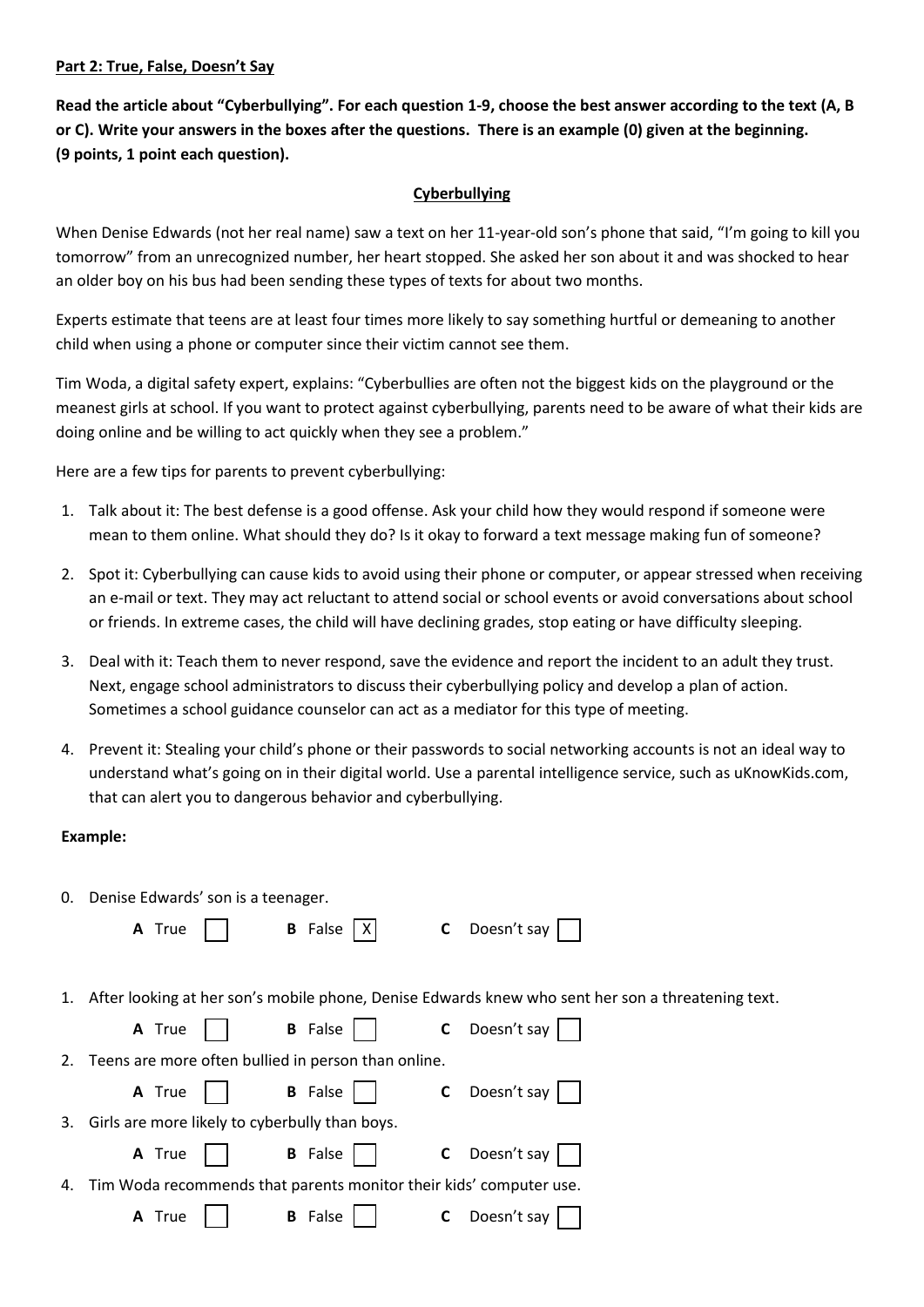|    | 5. It's difficult for parents to prevent cyberbullying.                                    |        |   |                              |   |                             |                                                                                 |   |   |   |
|----|--------------------------------------------------------------------------------------------|--------|---|------------------------------|---|-----------------------------|---------------------------------------------------------------------------------|---|---|---|
|    |                                                                                            | A True |   | <b>B</b> False               |   | Doesn't say<br>$\mathsf{C}$ |                                                                                 |   |   |   |
| 6. |                                                                                            |        |   |                              |   |                             | Kids who are cyberbullied may feel anxious when using their mobile or laptop.   |   |   |   |
|    |                                                                                            | A True |   | <b>B</b> False $\vert \vert$ |   | <b>C</b> Doesn't say        |                                                                                 |   |   |   |
| 7. | Many kids who are cyberbullied feel depressed and do poorly at school or don't sleep well. |        |   |                              |   |                             |                                                                                 |   |   |   |
|    |                                                                                            | A True |   | <b>B</b> False               |   | C Doesn't say               |                                                                                 |   |   |   |
| 8. |                                                                                            |        |   |                              |   |                             | If a student receives a text from a cyberbully, they should contact the police. |   |   |   |
|    |                                                                                            | A True |   | <b>B</b> False               |   | C Doesn't say               |                                                                                 |   |   |   |
| 9. | Parents should get their child's passwords so they can access their online accounts.       |        |   |                              |   |                             |                                                                                 |   |   |   |
|    |                                                                                            | A True |   | <b>B</b> False               |   | Doesn't say<br>C            |                                                                                 |   |   |   |
|    |                                                                                            |        |   |                              |   |                             |                                                                                 |   |   |   |
|    |                                                                                            |        |   |                              |   |                             |                                                                                 |   |   |   |
|    |                                                                                            |        |   |                              |   |                             |                                                                                 |   |   |   |
|    | 0                                                                                          | 1      | 2 | 3                            | 4 | 5                           | 6                                                                               | 7 | 8 | 9 |

Source: http://www.copyrightfreecontent.com

**False**